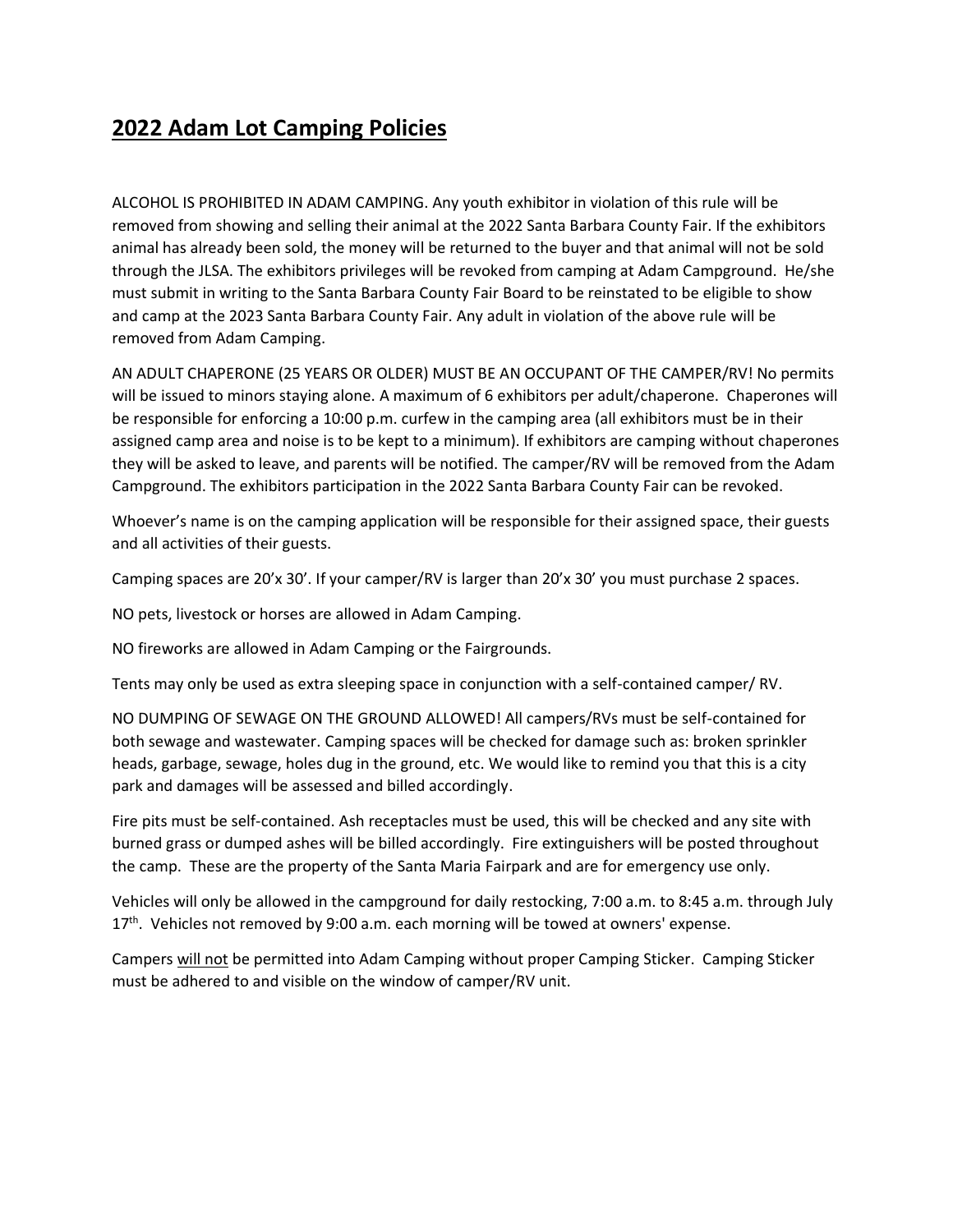## **Arrival & Departure Schedule**

#### **ARRIVAL TIMES**

Sunday, July 10, 2022, between the hours of 7:00 a.m. and 8:00 p.m. Campers will not be admitted prior to 7:00 a.m. Early drop off is available for an additional fee (see below).

Monday, July 11, 2022, between the hours of 8:00 a.m. and 5:00 p.m. Campers will not be admitted prior to 8:00 a.m.

Saturday, July 9, 2022, between the hours of 12:00 p.m. and 6:00 p.m. Early drop off is available for an additional cost. CAMPER/ RV DROP OFF ONLY - CAMPING IS PROHIBITED.

#### **DEPARTURE TIMES**

Campers may begin leaving Adam Camping at 8:00 a.m. on Sunday, July 17<sup>th</sup>. All Campers must be completely removed by noon on Monday, July 18<sup>th</sup>.

### **2022 Fire Safety Regulations**

- 1. No tents, canopies and membrane structures of any kind will be allowed within 20' of any open flame device.
- 2. A daily fire safety inspection of the property will be conducted by the SMFD Fire Inspectors.
- 3. Any visitor found in violation of rules, regulations, standards or requirements will be issued an immediate correction notice. Failure to comply with the correction notice will be grounds for immediate eviction from the area by the SMPD.
- 4. Fire extinguishers are posted in the campground per Fire Marshalls regulations. These are available ONLY in the case of an emergency. Fire extinguishers ae the property of the Santa Maria Fairpark. Violations and/or theft of state property will be subject to removal from the 2022 SBCF and fines may also be assessed.